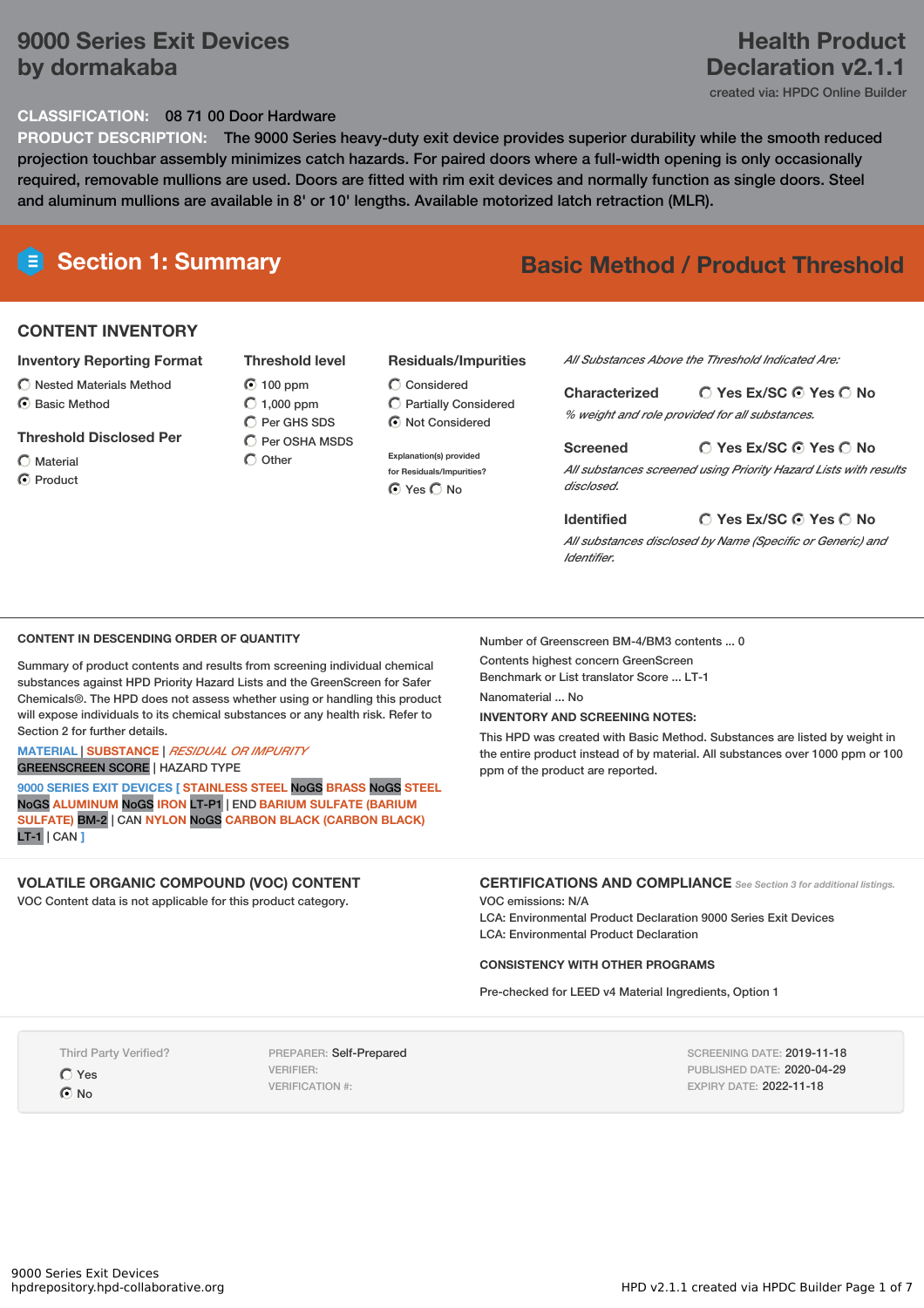This section lists contents in a product based on specific threshold(s) and reports detailed health information including hazards. This *HPD uses the inventory method indicated above, which is one of three possible methods:*

- *Basic Inventory method with Product-level threshold.*
- *Nested Material Inventory method with Product-level threshold*
- *Nested Material Inventory method with individual Material-level thresholds*

Definitions and requirements for the three inventory methods and requirements for each data field can be found in the HPD Open *Standard version 2.1.1, available on the HPDC website at: [www.hpd-collaborative.org/hpd-2-1-1-standard](https://www.hpd-collaborative.org/hpd-2-1-1-standard)*

## **9000 SERIES EXIT DEVICES**

| <b>PRODUCT THRESHOLD: 100 ppm</b> |  |  |
|-----------------------------------|--|--|
|-----------------------------------|--|--|

PRODUCT THRESHOLD: **100 ppm**  $RESDUALS AND INPUTIES CONSIDERED: **No**$ 

RESIDUALS AND IMPURITIES NOTES: No residuals or impurities are expected in these materials at or above the inventory threshold. dormakaba products consist of finished components, and no chemical reactions are needed to develop our products.

OTHER PRODUCT NOTES: -

| <b>STAINLESS STEEL</b>                                                                              |                               |                                                  |                                   |  | ID: 12597-68-1                                 |  |
|-----------------------------------------------------------------------------------------------------|-------------------------------|--------------------------------------------------|-----------------------------------|--|------------------------------------------------|--|
| HAZARD SCREENING METHOD: Pharos Chemical and Materials Library                                      |                               |                                                  | HAZARD SCREENING DATE: 2019-11-18 |  |                                                |  |
| %560.51                                                                                             | GS: NoGS                      | ROLE: Exit body and trim<br>RC: Both<br>NANO: No |                                   |  |                                                |  |
| <b>HAZARD TYPE</b>                                                                                  | AGENCY AND LIST TITLES        | WARNINGS                                         |                                   |  |                                                |  |
| None found                                                                                          |                               |                                                  |                                   |  | No warnings found on HPD Priority Hazard Lists |  |
| SUBSTANCE NOTES: 304. 303, 416 and 17-4 PH                                                          |                               |                                                  |                                   |  |                                                |  |
|                                                                                                     |                               |                                                  |                                   |  |                                                |  |
| <b>BRASS</b>                                                                                        |                               |                                                  |                                   |  | ID: 12597-71-6                                 |  |
| HAZARD SCREENING METHOD: Pharos Chemical and Materials Library<br>HAZARD SCREENING DATE: 2019-11-18 |                               |                                                  |                                   |  |                                                |  |
| %: 18.35                                                                                            | GS: NoGS                      | RC: Both<br>NANO: No                             |                                   |  | ROLE: Exit body                                |  |
| <b>HAZARD TYPE</b>                                                                                  | <b>AGENCY AND LIST TITLES</b> | WARNINGS                                         |                                   |  |                                                |  |
| None found                                                                                          |                               |                                                  |                                   |  | No warnings found on HPD Priority Hazard Lists |  |
| SUBSTANCE NOTES: -                                                                                  |                               |                                                  |                                   |  |                                                |  |
|                                                                                                     |                               |                                                  |                                   |  |                                                |  |
| <b>STEEL</b>                                                                                        |                               |                                                  |                                   |  | ID: 12597-69-2                                 |  |
| HAZARD SCREENING METHOD: Pharos Chemical and Materials Library                                      |                               |                                                  | HAZARD SCREENING DATE: 2019-11-18 |  |                                                |  |
| %: 15.74                                                                                            | GS: NoGS                      | RC: Both                                         | NANO: No                          |  | ROLE: Exit body and trim                       |  |
| <b>HAZARD TYPE</b>                                                                                  | AGENCY AND LIST TITLES        | WARNINGS                                         |                                   |  |                                                |  |
| None found                                                                                          |                               |                                                  |                                   |  | No warnings found on HPD Priority Hazard Lists |  |
|                                                                                                     |                               |                                                  |                                   |  |                                                |  |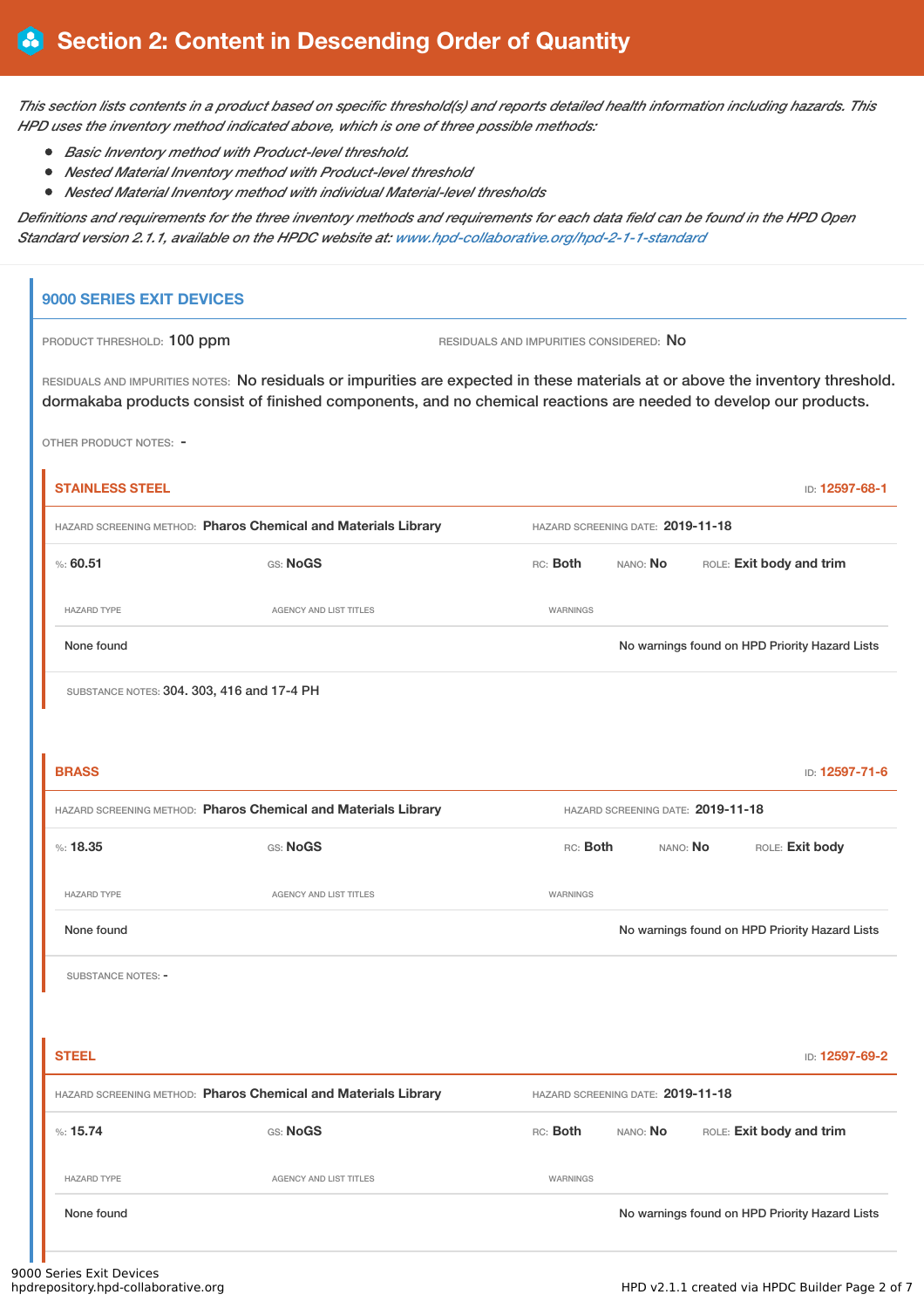**ALUMINUM** ID: **91728-14-2**

| HAZARD SCREENING METHOD: Pharos Chemical and Materials Library |                        |          | HAZARD SCREENING DATE: 2019-11-18 |                 |                                                |  |  |
|----------------------------------------------------------------|------------------------|----------|-----------------------------------|-----------------|------------------------------------------------|--|--|
| $\%: 4.34$                                                     | GS: NoGS               |          | RC: Both                          | NANO: <b>No</b> | ROLE: Exit body                                |  |  |
| <b>HAZARD TYPE</b>                                             | AGENCY AND LIST TITLES | WARNINGS |                                   |                 |                                                |  |  |
| None found                                                     |                        |          |                                   |                 | No warnings found on HPD Priority Hazard Lists |  |  |

SUBSTANCE NOTES: The hazards associated with aluminum are dependent upon the form in which aluminum is provided. As aluminum is inert upon receipt by dormakaba and unlikely to leach from the product into the environment, the risk of exposure to aluminum components is negligible and the listed hazards can be deemed irrelevant to the end-user.

| <b>IRON</b>                                                    |                                              | ID: <b>7439-89-6</b>                    |  |  |
|----------------------------------------------------------------|----------------------------------------------|-----------------------------------------|--|--|
| HAZARD SCREENING METHOD: Pharos Chemical and Materials Library |                                              | HAZARD SCREENING DATE: 2019-11-18       |  |  |
| % 0.59                                                         | $G.S.$ LT-P1                                 | RC: Both<br>ROLE: Exit body<br>NANO: No |  |  |
| <b>HAZARD TYPE</b>                                             | <b>AGENCY AND LIST TITLES</b>                | WARNINGS                                |  |  |
| <b>ENDOCRINE</b>                                               | <b>TEDX - Potential Endocrine Disruptors</b> | <b>Potential Endocrine Disruptor</b>    |  |  |
|                                                                |                                              |                                         |  |  |

SUBSTANCE NOTES: -

| <b>BARIUM SULFATE (BARIUM SULFATE)</b><br>ID: 7727-43-7        |                        |                 |                                                                                     |                          |  |  |  |
|----------------------------------------------------------------|------------------------|-----------------|-------------------------------------------------------------------------------------|--------------------------|--|--|--|
| HAZARD SCREENING METHOD: Pharos Chemical and Materials Library |                        |                 | HAZARD SCREENING DATE: 2019-11-18                                                   |                          |  |  |  |
| %: 0.17 - 0.33                                                 | $GS:$ BM-2             | <b>RC:</b> None | NANO: <b>No</b>                                                                     | <b>ROLE: Powder Coat</b> |  |  |  |
| <b>HAZARD TYPE</b>                                             | AGENCY AND LIST TITLES | WARNINGS        |                                                                                     |                          |  |  |  |
| <b>CANCER</b>                                                  | <b>MAK</b>             |                 | Carcinogen Group 4 - Non-genotoxic carcinogen with low<br>risk under MAK/BAT levels |                          |  |  |  |
|                                                                |                        |                 |                                                                                     |                          |  |  |  |

SUBSTANCE NOTES: -

**NYLON** ID: **63428-83-1** HAZARD SCREENING METHOD: **Pharos Chemical and Materials Library** HAZARD SCREENING DATE: **2019-11-18** %: **0.12** GS: **NoGS** RC: **None** NANO: **No** ROLE: **Exit body** HAZARD TYPE **AGENCY AND LIST TITLES AGENCY AND LIST TITLES** None found **Now all a set of the COVID-ST** Now warnings found on HPD Priority Hazard Lists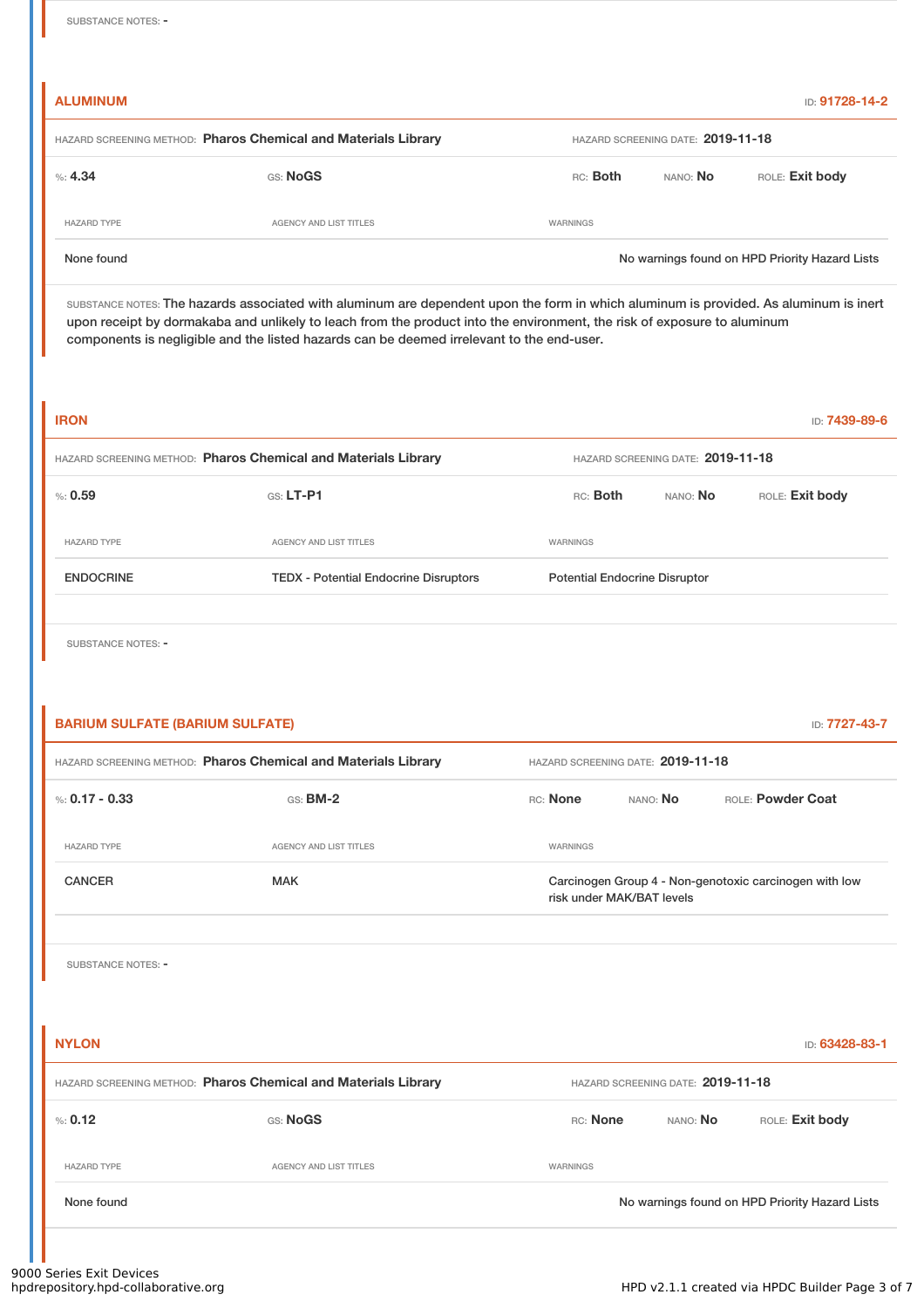## **CARBON BLACK (CARBON BLACK)** ID: **1333-86-4**

| HAZARD SCREENING METHOD: Pharos Chemical and Materials Library |                                   | HAZARD SCREENING DATE: 2019-11-18 |                                                                                                 |          |                   |  |
|----------------------------------------------------------------|-----------------------------------|-----------------------------------|-------------------------------------------------------------------------------------------------|----------|-------------------|--|
| %: $0.01 - 0.02$                                               | $GS: LT-1$                        |                                   | RC: None                                                                                        | NANO: No | ROLE: Powder Coat |  |
| <b>HAZARD TYPE</b>                                             | <b>AGENCY AND LIST TITLES</b>     |                                   | WARNINGS                                                                                        |          |                   |  |
| <b>CANCER</b>                                                  | US CDC - Occupational Carcinogens |                                   | Occupational Carcinogen                                                                         |          |                   |  |
| <b>CANCER</b>                                                  | CA EPA - Prop 65                  |                                   | Carcinogen - specific to chemical form or exposure route                                        |          |                   |  |
| <b>CANCER</b>                                                  | <b>IARC</b>                       |                                   | Group 2B - Possibly carcinogenic to humans - inhaled from<br>occupational sources               |          |                   |  |
| <b>CANCER</b>                                                  | <b>MAK</b>                        |                                   | Carcinogen Group 3B - Evidence of carcinogenic effects but<br>not sufficient for classification |          |                   |  |
|                                                                |                                   |                                   |                                                                                                 |          |                   |  |

SUBSTANCE NOTES: -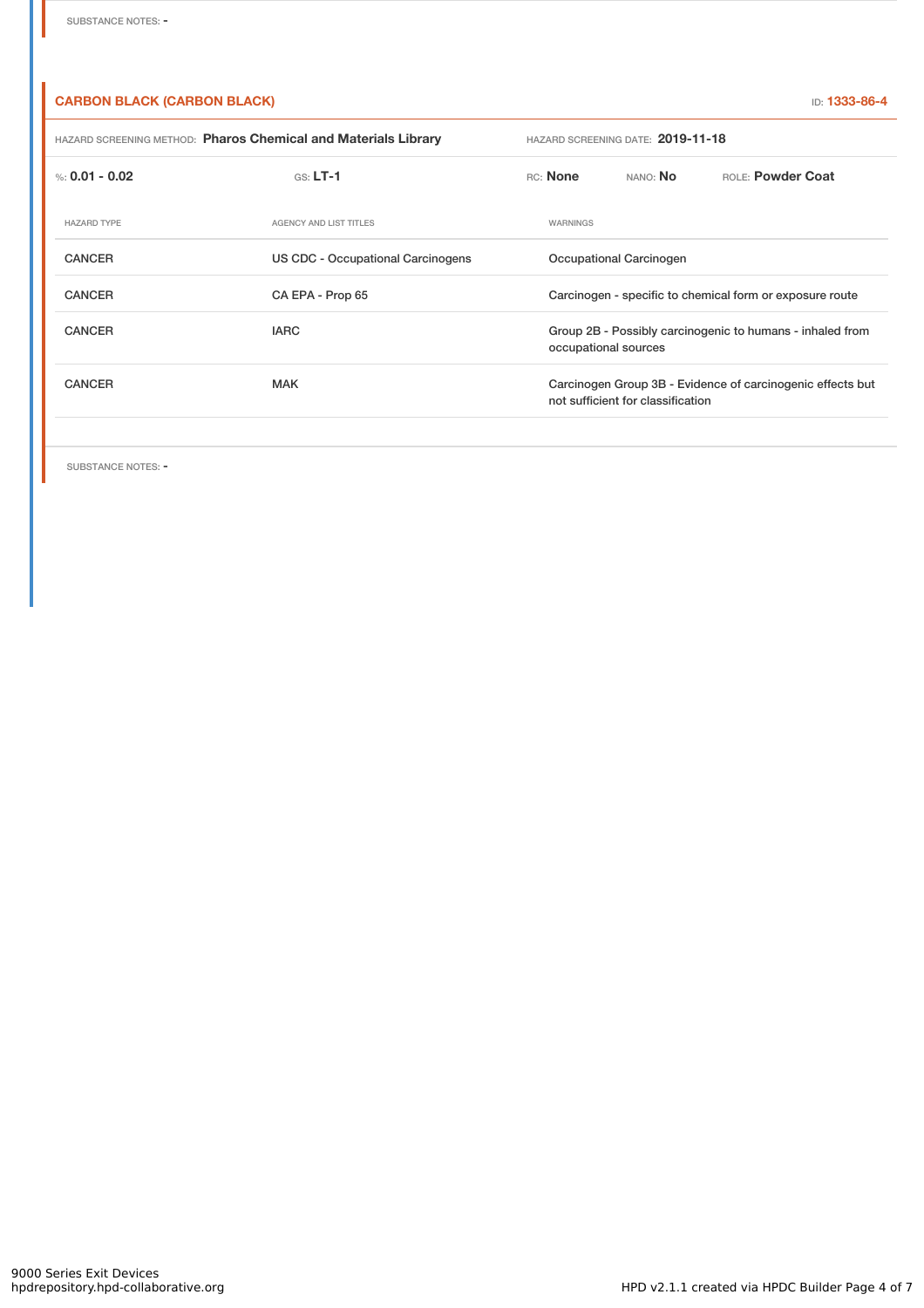This section lists applicable certification and standards compliance information for VOC emissions and VOC content. Other types of *health or environmental performance testing or certifications completed for the product may be provided.*

| <b>VOC EMISSIONS</b>                                                                                                                                                                                                                                                                             | N/A                                                      |                                                |                                                    |                                                                                                  |
|--------------------------------------------------------------------------------------------------------------------------------------------------------------------------------------------------------------------------------------------------------------------------------------------------|----------------------------------------------------------|------------------------------------------------|----------------------------------------------------|--------------------------------------------------------------------------------------------------|
| CERTIFYING PARTY: Self-declared<br>APPLICABLE FACILITIES: This HPD is for a product that<br>is NOT liquid/wet applied.<br><b>CERTIFICATE URL:</b>                                                                                                                                                | <b>ISSUE DATE: 2019-11-</b><br><b>EXPIRY DATE:</b><br>18 | CERTIFIER OR LAB: N/A                          |                                                    |                                                                                                  |
| <b>CERTIFICATION AND COMPLIANCE NOTES:</b>                                                                                                                                                                                                                                                       |                                                          |                                                |                                                    |                                                                                                  |
| <b>LCA</b>                                                                                                                                                                                                                                                                                       |                                                          | <b>Devices</b>                                 | <b>Environmental Product</b>                       | <b>Declaration 9000 Series Exit</b>                                                              |
| CERTIFYING PARTY: Third Party<br>APPLICABLE FACILITIES: Steeleville, IL, USA<br><b>CERTIFICATE URL:</b><br>https://www.dormakaba.com/resource/blob/17238/e933f463ab9a457838ff805c07d71593/epd-<br>ule-8000-9000series-ansi-exitdevices-en-data.pdf<br><b>CERTIFICATION AND COMPLIANCE NOTES:</b> |                                                          | <b>ISSUE</b><br>DATE:<br>$2014 -$<br>$10 - 28$ | <b>EXPIRY</b><br>DATE:<br>$2019 -$<br>$10-27$      | <b>CERTIFIER OR</b><br>LAB: UL<br>Environment                                                    |
| <b>LCA</b>                                                                                                                                                                                                                                                                                       |                                                          |                                                | <b>Environmental Product</b><br><b>Declaration</b> |                                                                                                  |
| CERTIFYING PARTY: Third Party<br>APPLICABLE FACILITIES: Steeleville, IL, USA<br><b>CERTIFICATE URL:</b><br>https://www.dormakaba.com/resource/blob/17228/0fbab838679055a3171a75c4d07f2a54/epd-<br>8000-9000-series-ansi-exit-devices-en-data.pdf                                                 |                                                          | <b>ISSUE</b><br>DATE:<br>$2014 -$<br>$10 - 28$ | <b>EXPIRY</b><br>DATE:<br>2020-<br>$10 - 27$       | <b>CERTIFIER</b><br>OR LAB:<br>Institut<br><b>Bauen</b><br>und<br><b>Umwelt</b><br>e.V.<br>(IBU) |

CERTIFICATION AND COMPLIANCE NOTES:

# **Section 4: Accessories**

This section lists related products or materials that the manufacturer requires or recommends for installation (such as adhesives or fasteners), maintenance, cleaning, or operations. For information relating to the contents of these related products, refer to their *applicable Health Product Declarations, if available.*

No accessories are required for this product.

# **Section 5: General Notes**

dormakaba has resulted from the merger of the two well-established brands Dorma and Kaba, both known for their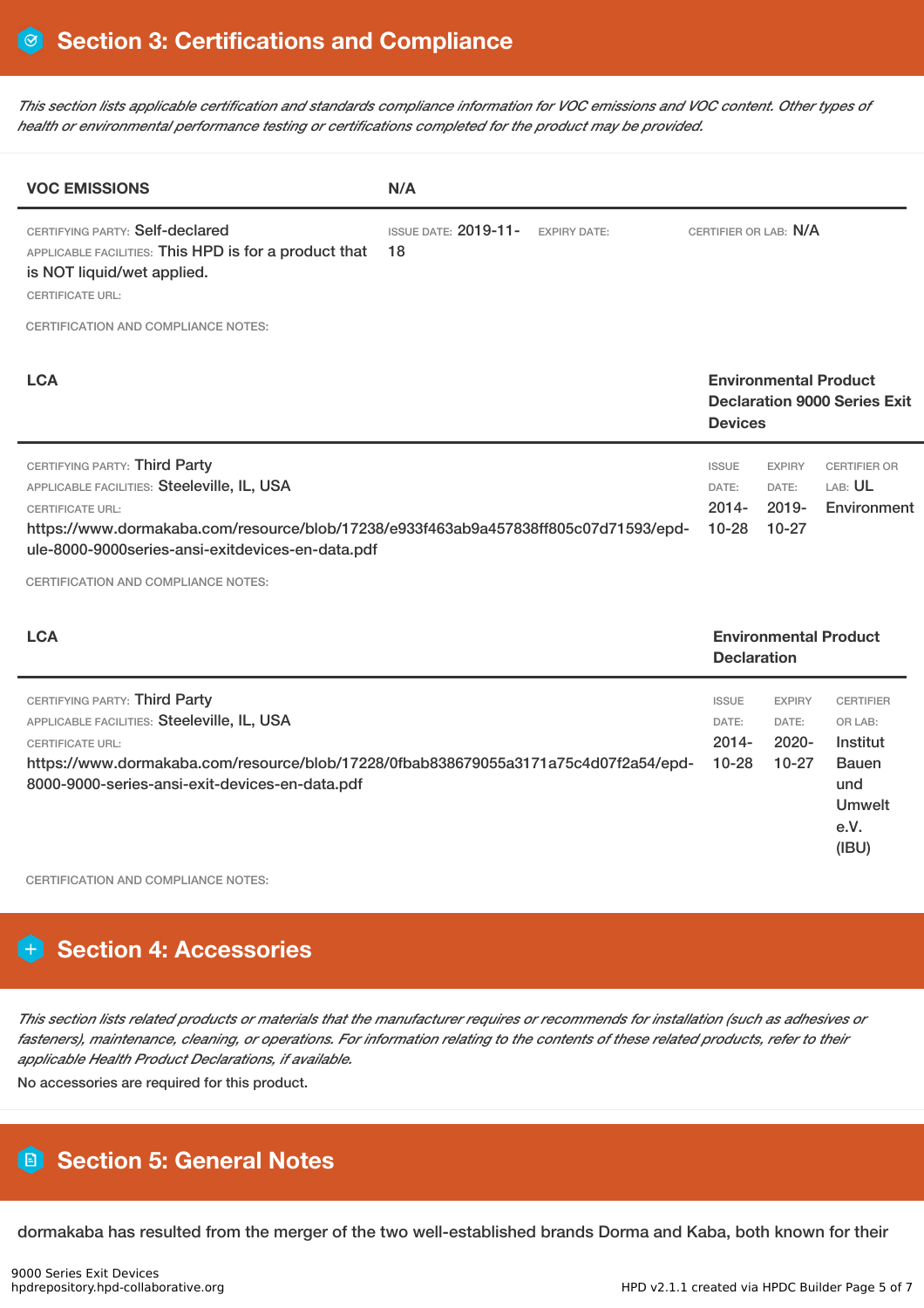expertise in the area of smart and secure access solutions. Together we stand for more than 150 years of security and reliability. Our master brand dormakaba stands for our offering of products, solutions and services for secure access to buildings and rooms from a single source. Our global brand power supports us to become the trusted industry leader. For more information, please go to: www.dormakaba.com. The information contained in this HPD is to be used only as a voluntary information on our products. dormakaba makes no representation or warranty as to the completeness or accuracy of the information contained herein. The products and specifications set forth in this HPD are subject to change without notice and dormakaba disclaims any and all liability for such changes. The information contained herein is provided without warranties of any kind, either express or implied, and dormakaba disclaims any and all liability for typographical, printing, or production errors or changes affecting the specifications contained herein. dormakaba DISCLAIMS ALL WARRANTIES, EXPRESS OR IMPLIED, INCLUDING, BUT NOT LIMITED TO, THE IMPLIED WARRANTIES OF MERCHANTABILITY AND FITNESS FOR A PARTICULAR PURPOSE. IN NO EVENT WILL dormakaba BE LIABLE FOR ANY INCIDENTAL, INDIRECT OR CONSEQUENTIAL DAMAGES ARISING FROM THE SALE OR USE OF ANY PRODUCT. All sales of products shall be subject to dormakaba's applicable General Terms and Conditions, a copy of which will be provided by your local dormakaba organisation upon request.